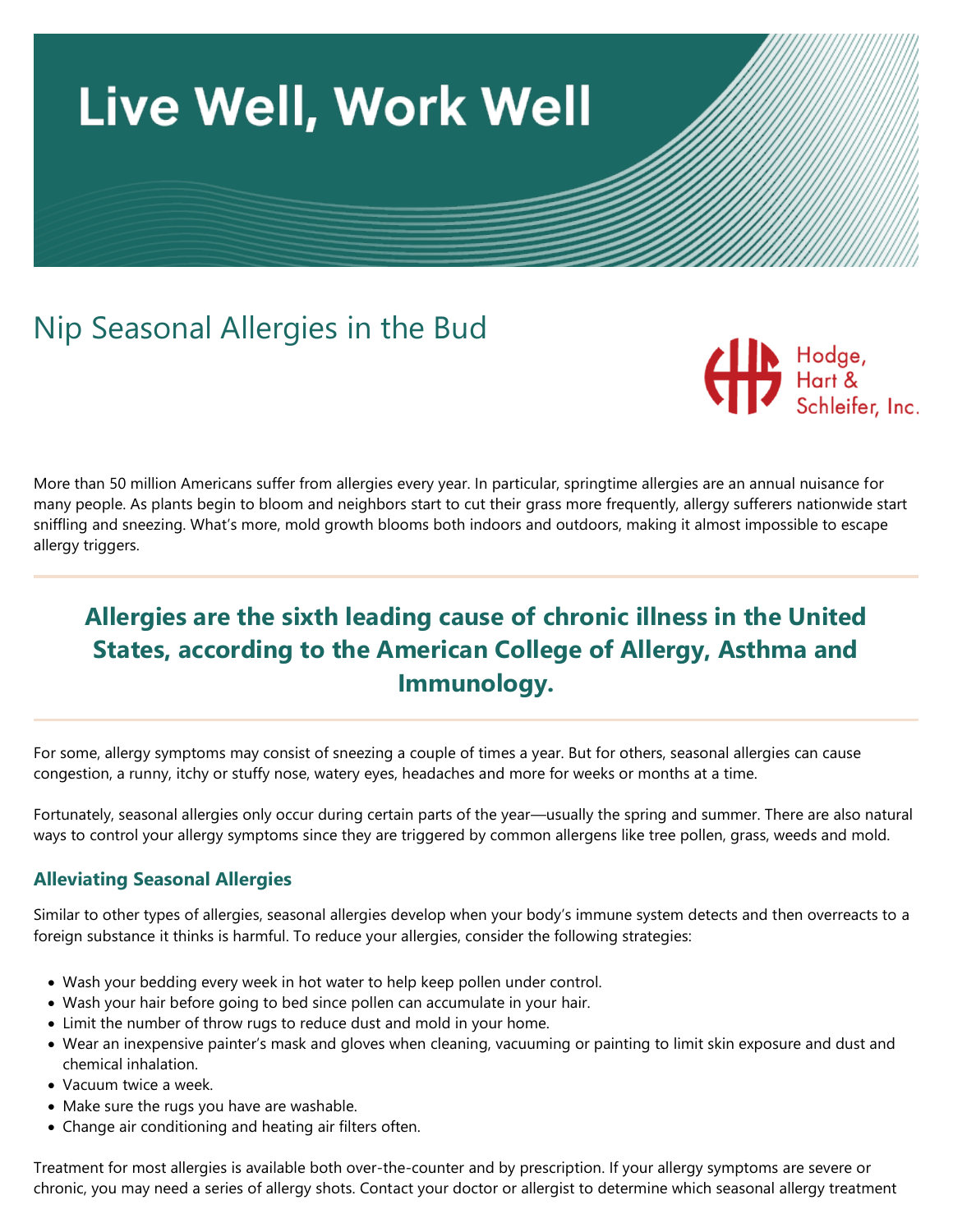# Mediterranean Diet Named Best Diet Again

The Mediterranean diet topped U.S. News & World Report's best diet list for the fifth year in a row. The publication's health experts also voted it the best diet for healthy eating, easiest diet to follow, best heart-healthy diet, best plant-based diet and best diet for diabetes. The Mediterranean diet is an eating pattern that emulates how people in the Mediterranean region have traditionally eaten, focusing on foods like whole grains and heart-healthy fats.

The Mediterranean diet may help support brain function, promote heart health and regulate blood sugar levels. Research suggests that this well-balanced eating plan can also help prevent some chronic diseases and increase longevity. Although there are no concrete rules for following the Mediterranean diet, check out the infographic below for diet guidelines.

If you have any questions about your diet, talk to your doctor.

## **A Balanced Mediterranean Diet**

## **The Mediterranean diet is all about diversity, and some foods should be eaten more than others. Here are the foods you're encouraged to eat daily, weekly and monthly:**

#### • **Eat often**

- o Fruits
- o Vegetables
- o Legumes
- o Whole grains
- o Heart-healthy fats
- o Nuts and seeds

#### • **Eat sometimes**

- o Fish and seafood
- o Poultry
- o Dairy
- **Eat rarely**
	- o Red meat
	- o Processed meat
	- o Sweets

# Walking for a Longer Life

A new study found that if most people—particularly adults over 40—were active just 10 minutes more a day, it could save more than 110,000 American lives each year. Researchers noticed no difference in benefits based on race or sex. Not surprisingly, the study further noted that an increase of 20 or 30 minutes could lead to even more lives saved.

The study's projections are based on an additional 10 minutes of moderate to vigorous physical activity. Such activities include bicycling, brisk walking, dancing, heavy yard work or gardening, weight training and yoga.

Health experts recommend walking outside or on a treadmill as one of the best and simplest ways to bring consistent physical activity into your life. Any movement can add up during the day, so find what works best for your schedule and lifestyle. Always remember to check with your doctor before beginning any new exercise program.